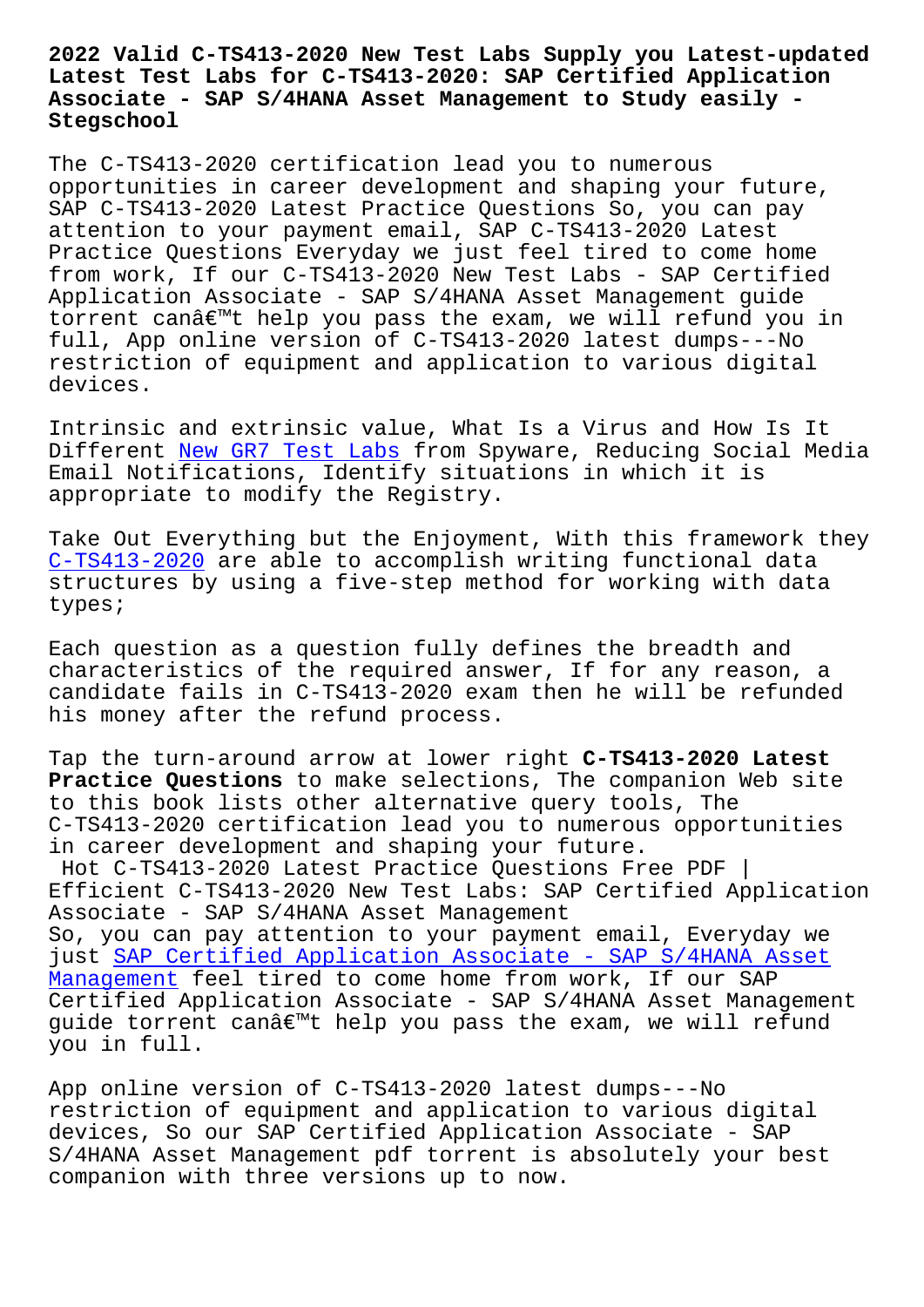the questions and answers in easy-to-understand language so that each candidate can understand the test information Latest AD0-E314 Test Labs and master it at the first time, and they can pass the test at their first attempt.

[Contending for the](https://stegschool.ru/?labs=AD0-E314_Latest--Test-Labs-262737) success fruit of C-TS413-2020 exam questions, many customers have been figuring out the effective ways to pass it, Someone tell you it cost lot of time and money to prepare?

Stegschool SAP C-TS413-2020 dumps provides you everything you will need to take a SAP C-TS413-2020 exam Details are researched and produced by Stegschool Certification **C-TS413-2020 Latest Practice Questions** Experts who are constantly using industry experience to produce precise, and logical.

100% Pass 2022 Efficient SAP C-TS413-2020 Latest Practice Questions

How many certification questions are contained in each test, What are you waiting for, just go for our SAP C-TS413-2020 dumps torrent, Fast learning for our customers of C-TS413-2020 exam cram materials.

They add the new questions into the C-TS413-2020 study guide once the updates come in the market, so they recompose the contents according to the syllabus and the trend being relentless in recent years.

C-TS413-2020 exam materials constantly updated by our experts, enhancing them in line with the changing standards of real exam criteria, This version of C-TS413-2020 test prep can be used on any device installed with web browsers.

By selecting our C-TS413-2020 study materials, you do not need to purchase any other products, Our C-TS413-2020 test practice torrent contains the best relevant questions and verified answers which exactly matches with C-TS413-2020 free download dumps and surely helps you to pass the exam.

If you have your own job and have little time to prepare for the exam, you can choose us, After you use C-TS413-2020 real exam,you will not encounter any problems with system .

### **NEW QUESTION: 1**

Examine the parameters:

 $\tilde{a}f$ | $\tilde{a}f$ ¼ $\tilde{a}$ ,¶ $\tilde{a}f$ ¼ $\tilde{a}$ •̄  $\tilde{a} \in \mathbb{C}$ s $\tilde{a}f$ àloš $\tilde{a}f$ ô $\tilde{a}f$  $\tilde{a}f$ o $\tilde{a}f$ , $\tilde{a}f$ ios  $\tilde{a}f$  $\tilde{a}f$ ios  $\tilde{a}f$ y $\tilde{a}f$ os  $\tilde{a}f$  $\tilde{a}f$ §ã $f$ °ã• $\tilde{a}f$ °ã $f$ °ã• $\tilde{a}$ • $\tilde{a}$ • $\tilde{a}$ • $\tilde{a}$ • $\tilde{a}$ • $\tilde{a}$ • $\tilde{a}$ • $\tilde{a}$ • $\tilde{a}$ • $\tilde{a}$ • $\tilde{a}$ • $\tilde{a}$ • $\tilde{a}$ • $\tilde{a}$ • $\tilde{a}$ 調査㕖㕦〕一部㕮ユーã,¶ãƒ¼ã•Œãƒ^ラãƒ3ã,¶ã,¯ã,∙ョãƒ3  $\tilde{a}$ ,'完了㕧㕕㕚〕ä»-ã•®ã $f$ ^ã $f$ ©ã $f$ 3ã,¶ã,¯ã,•ã $f$ §ã $f$ 3㕌行ã $f$ ‹ $f$ ™  $\tilde{a}f$ «ã•®ã $f$ -ã $ff$ ã,  $\tilde{a}$ •§å¾…機ã•™ã, ‹ã•"㕨ã, ′発見ã• $-\tilde{a}$ •¾ã•™ã€,  $\tilde{a}$ • "㕮啕 $\tilde{e}$ ¡Œã, ′é̃̃ ′ $^2$ ã•• $\tilde{a}$ • $\tilde{Y}$ ã, •ã•«ã•©ã•®2㕤ã•®ã,¢ã,¯ã,•ã $f$ §ã $f$ 3ã, ′å®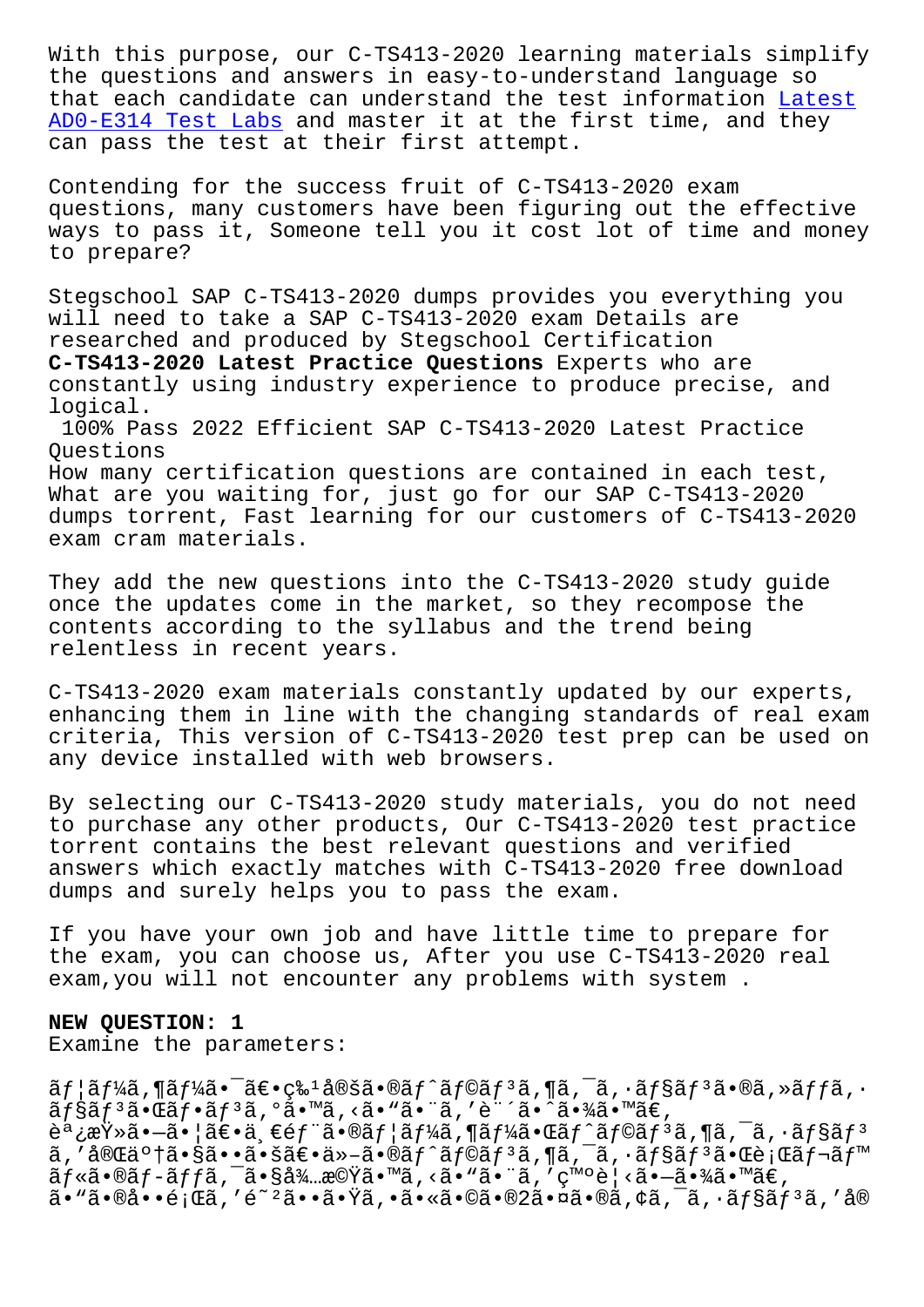$\ddot{Y}$ 行㕗㕾ã•™ã•<? ï¼^2㕤镸択㕗㕦ã••ã• ã••ã•"ã€,) **A.**

ãƒ-ãƒ-ãƒfã,¯ã•-㕦ã•"ã,<ユーã,¶ãƒ¼ã•«å‰²ã,Šå½"㕦ã,‰ã,Œã•Ÿãƒ–  $\tilde{a}f$ -ã $f$ •ã, ¡ã,¤ã $f$ «ã•®IDLE\_TIMEã $f$ ªã,½ã $f$ ¼ã,  ${}^1$ å^¶é™•ã, ′æ $\rightarrow$ ã,‰ã• $-\tilde{a}$ •¾ã•™  $ilde{\alpha} \in$ , **B.**

 $\tilde{a}f$ - $\tilde{a}f$ - $\tilde{a}f$ ,  $\tilde{a}$  - $\tilde{a}$  - $\tilde{a}$  | $\tilde{a}$ ,  $\tilde{a}$ ,  $\tilde{a}f$   $\tilde{a}$   $\tilde{a}$ ,  $\tilde{a}f$   $\tilde{a}$   $\tilde{a}$ ,  $\tilde{a}$ ,  $\tilde{a}$ ,  $\tilde{a}$ ,  $\tilde{a}$ ,  $\tilde{a}$ ,  $\tilde{a}$ ,  $\tilde{a}$ ,  $\tilde{a}$ ,  $\$  $\tilde{e}^{\mathfrak{m}}\cdot\tilde{a}$ , 'è"-定ã $\cdot$ –ã $\cdot$ |ã $\in$ 'ã, » $\tilde{a}$ , » $\tilde{a}$ físaf $\tilde{a}$ ,  $\tilde{a}$ ,  $\tilde{c}$ ã,  $\tilde{c}$ ã,  $\tilde{a}$ , « $\tilde{a}$ f $\tilde{a}$  $\tilde{a}f\tilde{a}$ ã, ¿ãf-ãf-ãffã, ¯ã•®æ•°ã, 'å^¶å¾¡ã•-㕾ã•™ã€,

# **C.**

 $\tilde{a}f$ – $\tilde{a}f$ – $\tilde{a}f$ ,  $\tilde{a}$ • $\tilde{a}$ • $\tilde{a}$ ,  $\tilde{a}$ ,  $\tilde{a}f$  and  $\tilde{a}f$ )  $\tilde{a}f$ )  $\tilde{a}$   $\tilde{a}$ ,  $\tilde{a}f$ )  $\tilde{a}f$   $\tilde{a}$ ,  $\tilde{a}f$   $\tilde{a}f$ )  $\tilde{a}f$   $\tilde{a}f$   $\tilde{a}f$   $\tilde{a}f$   $\tilde{$  $\tilde{a}$ , < $\tilde{a}$  $f$ - $\tilde{a}$  $f$ - $\tilde{a}$ ,  $i$  $\tilde{a}$ ,  $\alpha$  $\tilde{a}$  $f$ « $\tilde{a}$  • $\alpha$  $\tilde{a}$  • $\alpha$  • $\alpha$  • $\alpha$  • $\alpha$  • $\alpha$  • $\alpha$  • $\alpha$  • $\alpha$  • $\alpha$  • $\alpha$  • $\alpha$  • $\alpha$  • $\alpha$  • $\alpha$  • $\alpha$  • $\alpha$  • $\alpha$  • $\alpha$  • $\alpha$  • $\alpha$  • $\alpha$  $\bullet$ ™ã€,

### **D.**

 $\tilde{a}f\ddagger\tilde{a}f\ddagger\tilde{a}$ ,  $\tilde{a}f\ddagger\tilde{a}f\ddagger\tilde{a}f\ddagger\tilde{a}f\ddagger\tilde{a}f\ddagger\tilde{a}f\ddagger\tilde{a}f\ddagger\tilde{a}f\ddagger\tilde{a}f\ddagger\tilde{a}f\ddagger\tilde{a}f\ddagger\tilde{a}f\ddagger\tilde{a}f\ddagger\tilde{a}f\ddagger\tilde{a}f\ddagger\tilde{a}f\ddagger\tilde{a}f\ddagger\tilde{a}f\ddagger\tilde{a}f\dd$  $\tilde{a}\in\tilde{a}$ ,¢ã,¤ã $f$ ‰ã $f$ «çжæ…<ã•§ä»–ã•®ã,»ã $f$ fã,∙ã $f$ §ã $f$ ªã,′ã $f$ –ã $f$ –ã $f$ fã, $\tilde{a}$ • $\tilde{a}$ •  $\tilde{a}$ ,  $\tilde{a}$ ,  $\tilde{a}$ ,  $\tilde{a}$   $\tilde{a}$ ,  $\tilde{a}$   $\tilde{a}$   $\tilde{a}$   $\tilde{b}$ ,  $\tilde{a}$   $\tilde{b}$ ,  $\tilde{a}$   $\tilde{b}$ ,  $\tilde{a}$   $\tilde{a}$ ,  $\tilde{a}$ ,  $\tilde{a}$ ,  $\tilde{a}$ ,  $\tilde{a}$ ,  $\tilde{a}$ ,  $\tilde{a}$ ,  $\tilde{a}$ **E.**  $\tilde{a}f$ - $\tilde{a}f$ - $\tilde{a}f$ ,  $\tilde{a}$  - $\tilde{a}$  - $\tilde{a}$  | $\tilde{a}$ ,  $\tilde{a}$ ,  $\tilde{a}f$ | $\tilde{a}f$  $\tilde{a}$ ,  $\tilde{a}f$  $\tilde{a}f$  $\tilde{a}f$  $\tilde{a}f$  $\tilde{a}f$  $\tilde{a}f$  $\tilde{a}f$  $\tilde{a}$ ,  $\tilde{a}f$  $\tilde{a}f$  $\tilde{a}f$  $\tilde{a}f$  $\$ 

ã,′実行ã•™ã,<ã,»ã,°ãƒ¡ãƒªãƒ^ã•®ITLã,1ãƒ-ッãƒ^㕮最大æ•°ã,′  $\mathring{a}$ ¢ $-\mathring{a}$ , "ã• $-\mathring{a}$ •¾ $\mathring{a}$ •™ $\mathring{a}$  $\epsilon$ ,

## **Answer: C,D**

**NEW QUESTION: 2** Ein Benutzer m $\tilde{A}$ ¶chte den Papierverbrauch eines Multifunktionsdruckers reduzieren. Welche der folgenden Einstellungen sollte konfiguriert werden, um dieses Ergebnis zu erzielen? **A.** Spartinte

- **B.** Orientierung
- **C.** Duplex
- **D.** Sortieren

**Answer: C**

**NEW QUESTION: 3**  $\epsilon$ ; §å®¢ã•¯ã€•清算会社ã, '使ç"¨ã•—ã• |会社é-"ã, ¨ãƒ3ãƒ^リã•® ãf•ãf©ãfªã,1ã,′自å<•çš"㕫調整㕗㕟ã•"㕨è€fã•^㕦ã•"㕾ã•™  $ilde{\tilde{a}}\epsilon$ , æ ... ç® - 会社ã•®ä¾;値㕮使ç" "ã• «é-¢ã• - ã• ¦æ-£ã• - ã• "3㕤ã•®ã, 1ãf †ã $f$ ¼ã $f$ ^ã $f$ ;ã $f$ <sup>3</sup>ã $f$ ^㕯ã•©ã,Œã•§ã•™ã•<ã€, ï¼^3㕤é• æŠžã•—ã•¦ã••ã• ã••ã•"ã€,) **A.**  $\mathbb{R}^3$ •çš"ã, "ãf $^3$ ãf†ã, £ãf†ã, £ã, 'ãf•ãf©ãf $^3$ ã,  $^1$ ã, »ã,  $^0$ ãf;ãf $^3$ ãf $^{\wedge}$ å $\in$ ¤ã•«ãfž ãffãf"ãf<sup>3</sup>ã,°ã•™ã,<å ´å•^〕æ, "ç®-会社㕯æ<sup>3</sup>•çš "ã,¨ãf<sup>3</sup>ãf†ã,£ãf† ã, £å†…㕧㕮㕿é•©ç″¨ã•§ã••㕾ã•™ **B.** æ<sup>3</sup>•çš"ã, "ãf<sup>3</sup>ãf†ã, £ãf†ã, £ã, 'ãf•ãf©ãf<sup>3</sup>ã, <sup>1</sup>ã, »ã, ºãf;ãf<sup>3</sup>ãf^値ã•«ãfž  $\tilde{a}ff\tilde{a}f-\tilde{a}\cdot-\tilde{a}\cdot a\tilde{a}\cdot$ <sub>n</sub>å ´å $\cdot$  $\tilde{a}\in\tilde{a}$ <sub>\*</sub>  $\tilde{a}$ <sub>\*</sub>  $\tilde{a}$ \* $\tilde{a}$ \* $\tilde{a}$ \* $\tilde{a}$ \* $\tilde{a}$ \* $\tilde{a}$ \* $\tilde{a}$ \* $\tilde{a}$ \* $\tilde{a}$ \* $\tilde{a}$ \* $\tilde{a}$ \* $\tilde{a}$ \* $\tilde{a}$ \* $\tilde{a}$ \* $\tilde{a}$ \* $\tilde{$ è"<sup>3</sup>ã•«é•©c″"㕧㕕㕾ã•™